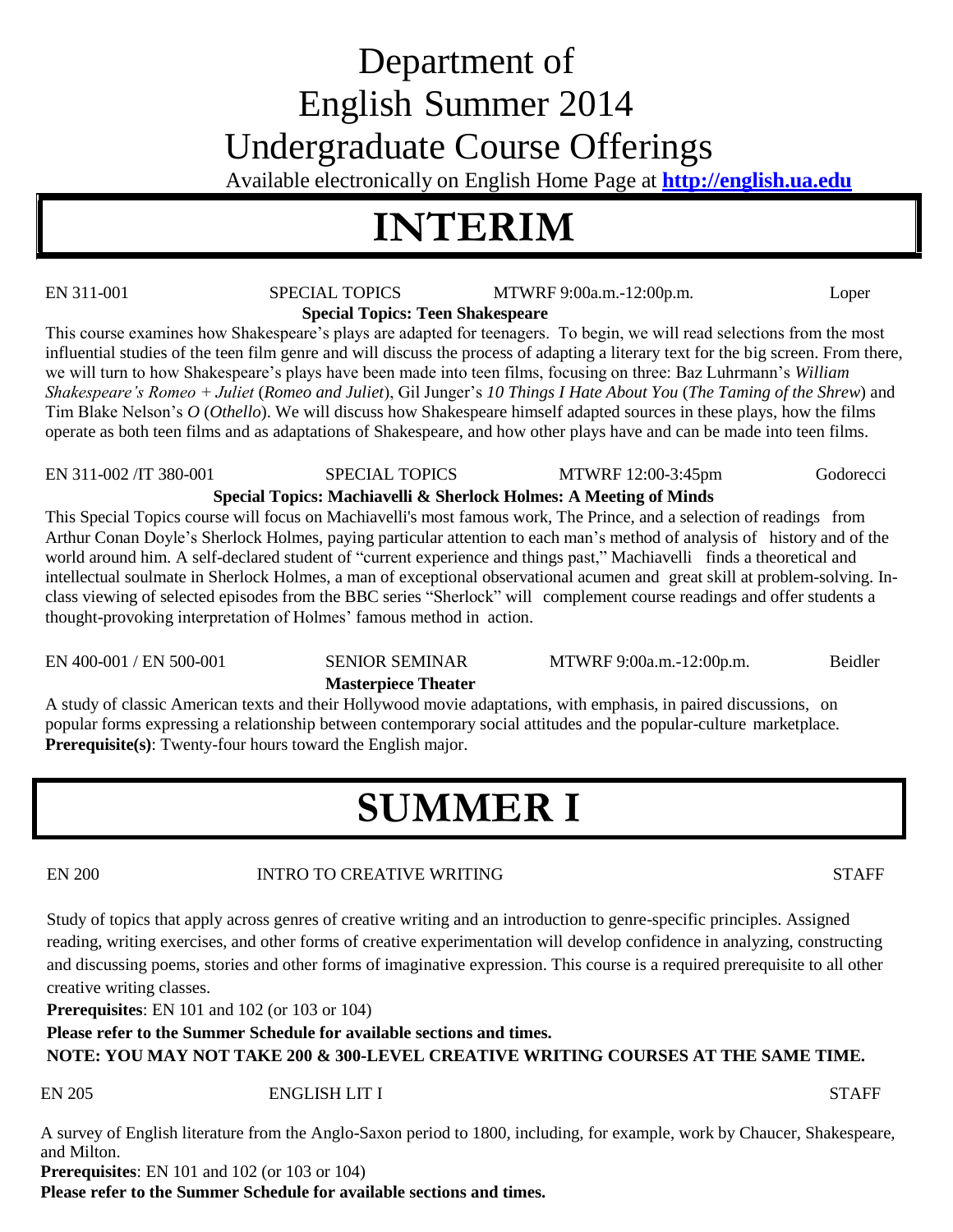| Eliot and Yeats.<br><b>Prerequisites:</b> EN 101 and 102 (or 103 or 104)                        | A survey of English literature from 1800 to the present, including, for example, work by Wordsworth, Coleridge, Dickens,<br>Please refer to the Summer Schedule for available sections and times.                                                                                                                                                                                                                                                                                                                    |                     |              |
|-------------------------------------------------------------------------------------------------|----------------------------------------------------------------------------------------------------------------------------------------------------------------------------------------------------------------------------------------------------------------------------------------------------------------------------------------------------------------------------------------------------------------------------------------------------------------------------------------------------------------------|---------------------|--------------|
|                                                                                                 | EN 208 / EN 329 / WL 208 WORLD LIT II / DIRECTED STUDIES                                                                                                                                                                                                                                                                                                                                                                                                                                                             | <b>Study Abroad</b> | Reyes        |
|                                                                                                 | A survey class on World Literature from the Enlightenment to the present day, including such writers as Moliere, Voltaire,<br>Dostoevsky, Rilke, Baudelaire, Ichiyo, and Pirandello, among others.<br>Prerequisite(s): EN 101 and EN 102; or EN 103 or EN 104 or EN 120 and EN 121.                                                                                                                                                                                                                                  |                     |              |
| <b>EN 209</b>                                                                                   | <b>AMERICAN LIT I</b>                                                                                                                                                                                                                                                                                                                                                                                                                                                                                                |                     | <b>STAFF</b> |
| Melville, and Whitman.<br><b>Prerequisites:</b> EN 101 and 102 (or 103 or 104)                  | Survey of American literature from its beginnings to 1865, including, for example, work by Poe, Thoreau, Emerson,<br>Please refer to the Summer Schedule for available sections and times.                                                                                                                                                                                                                                                                                                                           |                     |              |
| <b>EN 210</b>                                                                                   | <b>AMERICAN LIT II</b>                                                                                                                                                                                                                                                                                                                                                                                                                                                                                               |                     | <b>STAFF</b> |
| Faulkner and Morrison.<br><b>Prerequisites:</b> EN 101 and 102 (or 103 or 104)                  | Survey of American literature from 1865 to the present, including, for example, work by Twain, Dickinson, Hemingway,<br>Please refer to the Summer Schedule for available sections and times.                                                                                                                                                                                                                                                                                                                        |                     |              |
| EN 249-050                                                                                      | AFRICAN-AMERICAN LITERATURE                                                                                                                                                                                                                                                                                                                                                                                                                                                                                          | MTWRF 10:00-11:45pm | Smith        |
| autobiography, fiction, and nonfiction.<br><b>Prerequisites:</b> EN 101 and EN 102 (or EN 103). | Survey of African-American literature from its earliest expressions to the present. In order to identify the aesthetics<br>of the African-American literary tradition, the course material includes spirituals, slave narratives, poetry, drama,                                                                                                                                                                                                                                                                     |                     |              |
| EN 303-050                                                                                      | POETRY TOUR                                                                                                                                                                                                                                                                                                                                                                                                                                                                                                          | MTWRF 12:00-1:45pm  | Mahaney      |
| Prerequisite: EN 200.                                                                           | In this course, we will read widely among contemporary poets and discuss what we can learn from them. We will focus<br>primarily on the range of poetry currently being published, and a portion of each class will be devoted to writing, both<br>individually and collaboratively, in response to the readings. We will also frequently leave the classroom and explore our<br>campus, with the goal of changing our perceptions, habits, subjects, and moods as they relate to poetry.                            |                     |              |
| EN 309-050                                                                                      | ADV EXPOSITORY WRITING                                                                                                                                                                                                                                                                                                                                                                                                                                                                                               | MTWRF 12:00-1:45pm  | Popova       |
|                                                                                                 | English 309, an advanced writing workshop, aims to help student writers who want additional expository writing instruction<br>after English 101 and 102. Class members will analyze their writing strengths and weaknesses, set goals for improving their<br>writing and work on practical writing assignments depending partly on their majors or fields of interest. Students will study<br>and practice advanced techniques of effective expository prose, including explanation, logic and persuasion, analysis, |                     |              |

EN 206 ENGLISH LIT II STAFF

evaluation, and stylistic sophistication.

EN 311-802 SPECIAL TOPICS IN LITERATURE Study Abroad Reyes **Echoes of a Dictator: Contemporary Chilean Literature (in translation)** Chilean culture is one of the most beautiful and profound in the world today. Completely modern and on the cusp of

becoming an economic power, its future is bright. But amidst the potential, the nation and its people are still grappling with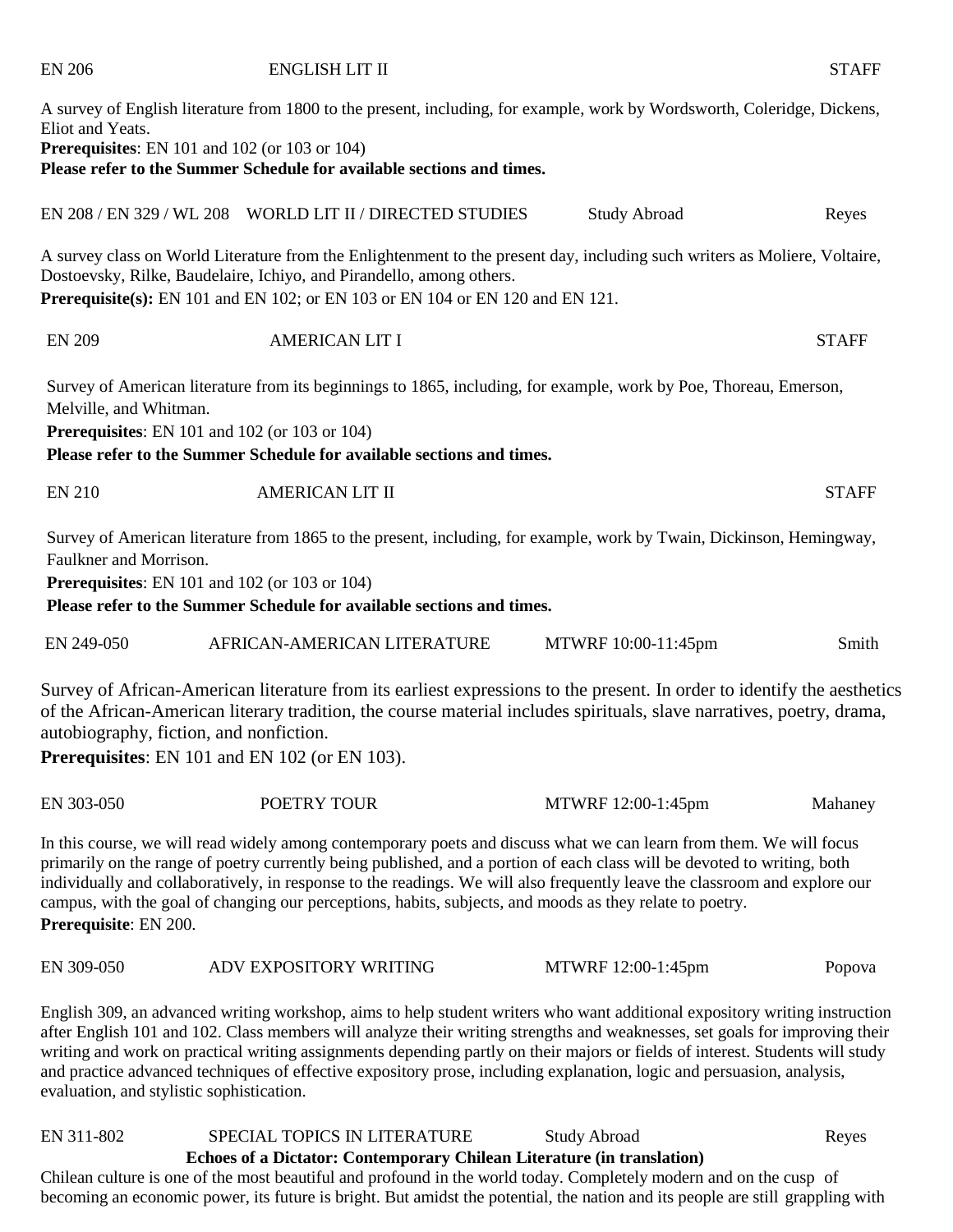the effects of its past. The Pinochet dictatorship, one of the most brutal regimes in history, has left its scars. However, it has also created one of the safest countries in the world, and it has inspired some of the most insightful art and literature the world has ever known. We will see for ourselves how Chile and its people reconcile their nation's challenging history. We will explore the foundational texts of Pablo Neruda, Isabel Allende, and José Donoso, among others, and we will mine contemporary Chilean literature to examine how novelist and poets like Marcela Serrano, Roberto Bolaño, and Alejandro Zambra deal with Chile's political legacy.

EN 319-050 TECHNICAL WRITING MTWRF 10:00-11:45 Dayton

Focuses on principles and practices of technical writing, including audience analysis, organization and planning, information design and style, usability testing, and collaborative writing. Special emphasis will be placed on composing instructions, various kinds of reporting such as investigative and feasibility studies, document design for technical presentations, proposals and collaborative composition.

**Prerequisite(s)**: EN 101 and EN 102 (or equivalent) and junior standing.

| EN 329-050 | <b>DIRECTED STUDIES</b> | <b>TBA</b> | Burke |
|------------|-------------------------|------------|-------|
|------------|-------------------------|------------|-------|

**Prerequisite(s)**: Enrollment only by previous arrangement with a specific instructor and with the permission of the director of undergraduate English studies.

EN 329-800 / EN 208 / WL 208 DIRECTED STUDIES / WORLD LIT II Study Abroad Reyes

A survey class on World Literature from the Enlightenment to the present day, including such writers as Moliere, Voltaire, Dostoevsky, Rilke, Baudelaire, Ichiyo, and Pirandello, among others.

**Prerequisite(s):** Enrollment only by previous arrangement with a specific instructor and with the permission of the director of undergraduate English studies.

EN 333-050 SHAKESPEARE TWR 2:00 PM--4:45 PM O'Dair

**BAD SHAKESPEARE**

There's badly written and then there's bad for you. This course asks whether some of Shakespeare's plays are bad for you. And whether they should be put out to pasture. Although the number of recent adaptations would seem to beg the questions, we shall ask them anyway and try to answer them by examining four of Shakespeare's plays—

**Othello**, **The Tempest**, **Much Ado About Nothing**, and **The Taming of the Shrew**—and at least two contemporary film or television adaptations of each play. How do contemporary writers, directors, and actors rehabilitate the source play's sexism or racism? To what lengths do they go to do so? Why? Are they successful? Or do they make new what is bad about the source play? Adaptations may include Gil Junger's **10 Things I Hate About You**; **Shakespeare ReTold: The Taming of the Shrew**; Gary Hardwick's **Deliver Us From Eva**; Joss Whedon's **Much Ado About Nothing**; **Shakespeare ReTold: Much Ado About Nothing**; Paul Mazursky's **Tempest**; Julie Taymor's **The Tempest**; Fred Wilcox's **Forbidden Planet**; Andrew Davies' **Othello**; Tim Blake Nelson's **O**; and Volfango De Biasi's **Iago**. Films will be shown in class.

EN 370-50 FORMS OF COMEDY MTWRF 2:00-3:45 Burke

This course will be a consideration of changing forms of comedy from the end of the  $16<sup>th</sup>$  century to beginning of the 20th century. We will begin with a consideration of William Shakespeare's mastery of the comic forms, looking first at **A Midsummer Night's Dream** (1595) and then at **As You Like It** (1598). We will then move on to Shakespeare's contemporary Ben Jonson and his "humours" comedies, considering first **Epicoene; or, the Silent Woman (**1609**)** and then turning to **The Alchemist** (1610). In the second part of the course we will look at what happened to comedy in the

18th and <sup>19</sup>th centuries. We will begin our examination with a Restoration comedy, Sir George Etherege's <sup>T</sup>**he Man of Mode** (1676) and then move on to Richard Sheridan's **The School**

**for Scandal (**1777), which can conceived of as his reply to Etherege. We will finish the course with the extensions of the comic form tobe found in social comedies by Oscar Wilde (1854-1900) and George Bernard Shaw (1856-1950). Students can expect there to be regular reading quizzes, two papers to be written out of a class, and a final exam to be written in class. Since the coverage in this course will be chronological, EN 370 can, if need be, meet one of the 300-level requirements for English majors. That is, it can be counted either as a course in pre-1660 English literature or as a course in 18th-19th- literature. It cannot, however, count for both.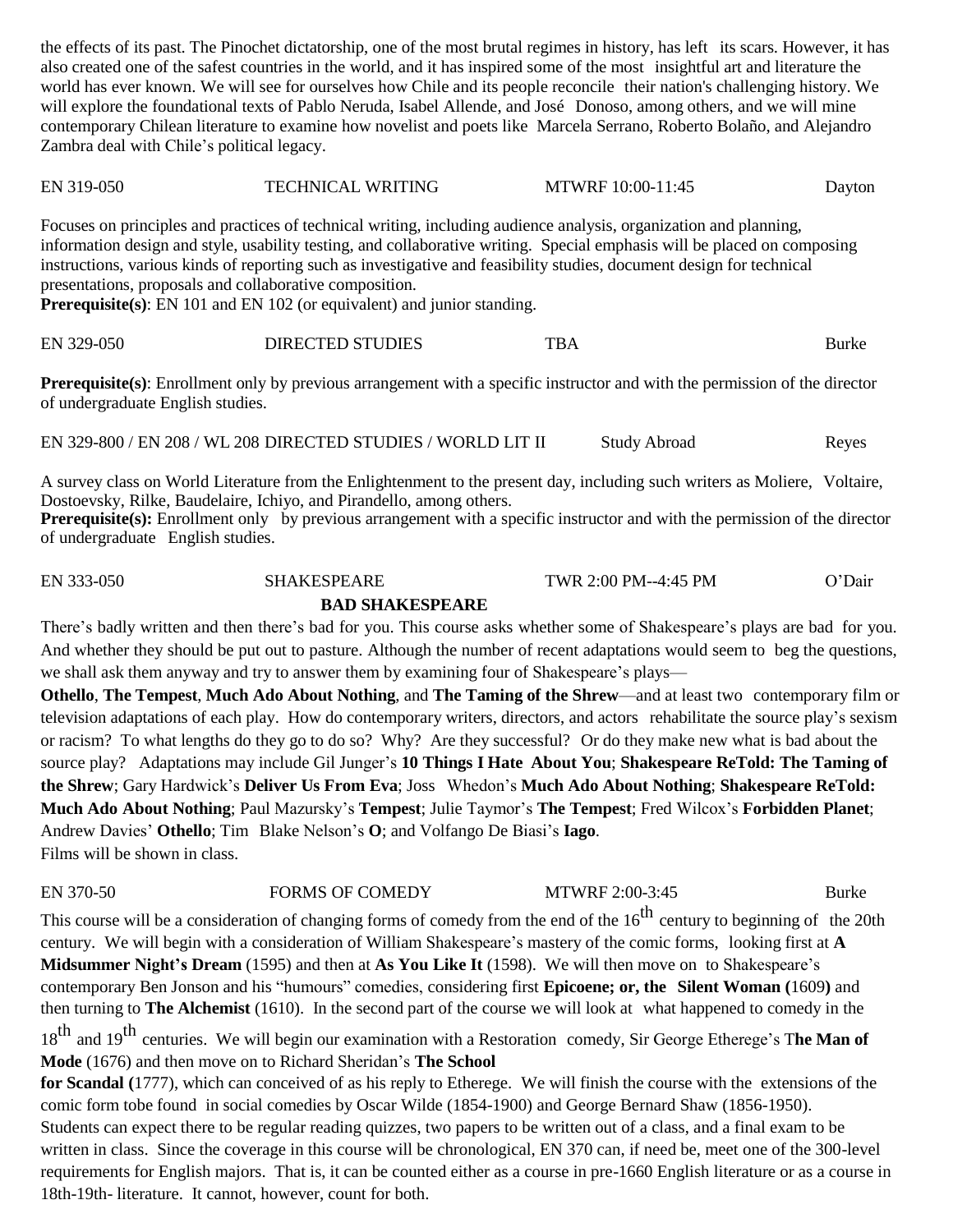# EN 408-050 ADV CREATIVE WRITING MTWRF 12:00-1:45 McCall

# **Writing Popular Culture**

We often hear the cliché "write what you know"; however, many writers avoid what we know most: the media and culture surrounding us. In this course, we will discuss the possibilities and pitfalls associated with using popular culture in our writing. Can you build a coming of age short story around a Buzzfeed quiz? Does Katy Perry's "Roar" roar loud enough to inspire a crown of sonnets? In this course, we will find out. Bring your guilty pleasures, but leave your guilt at the door. **Prerequisite(s)**: EN 200 and EN 301 and EN 303.

| EN 408-801 / EN 455 | ADV CREATIVE WRITING  | Study Abroad | Reyes |
|---------------------|-----------------------|--------------|-------|
|                     | <b>Travel Writing</b> |              |       |

One of the biggest challenges when traveling is how to be a tourist but not look like a tourist. Specifically for a travel writer, the biggest challenge is how to experience an event as it is and then formulate that moment into a cohesive travel article. In this class we will attempt this and more as we delve into the art of contemporary travel writing. We will use our experiences in Chile (including Santiago, the Andes Mountains, and Easter Island) as a backdrop for our creativity. We'll read Bruce Chatwin's In Patagonia, as well as essays from the superb Best American Travel Writing series and the Lonely Planet books, to explore the craft and genre of contemporary travel writing. **Prerequisite(s)**: EN 200 and EN 301 and EN 303.

EN 408-802 ADV CREATIVE WRITING Study Abroad Johnson The Hero's Journey through the underworld is one of the oldest motifs in storytelling. Ancient figures such as Gilgamesh, Sundiata, Odysseus, Medea, and Medusa each passed through cycles of death and rebirth. However, conceptualizing entire cultures and histories into a universal monomyth can limit understanding. UA in Zanzibar will explore the Hero's Journey and the myths we build around ourselves and cultures.

Students will attend the Zanzibar International Film Festival and the Festival of the Dhow Countries in June of 2014. ZIFF is the oldest and largest film festival showcasing films from Africa and the African diaspora, and regularly nominates films for competition at the Oscars and Golden Globes. The Festival of the Dhow Countries celebrates cultures linked by the dhow, a wooden trading vessel found along the coasts of East Africa, the Middle East, and India. Together, ZIFF and FDC compose the largest multi-disciplinary arts festival in Africa. This unique creative showcase engages diverse perspectives in multicultural dialogues.

EN 408 will focus creating works that deal with some aspect of myth, mythmaking, and the Hero's Journey, with the goal of publishing an anthology of work based on Zanzibar. (publication by Broken Futon Press.) All majors welcome, with permission from the Creative Writing program. As most Africa cultures see little difference between various genres, this course will accept fiction, poetry, creative nonfiction, music, filmmaking, photography, drama, art, and other forms of creative expression. No prerequisites. Students do not have to be Creative Writing minors or take the Creative Writing sequence to participate in UA in Zanzibar. Minimum 2.0 GPA.

**Prerequisite(s)**: EN 200 and EN 301 and EN 303.

| Burke |
|-------|
|       |

**Prerequisite(s)**: Enrollment only by previous arrangement with a specific instructor and with the permission of the director of undergraduate English studies.

### EN 455-800 / EN 408 ADV STUDIES IN WRITING Study Abroad Reyes **Travel Writing**

One of the biggest challenges when traveling is how to be a tourist but not look like a tourist. Specifically for a travel writer, the biggest challenge is how to experience an event as it is and then formulate that moment into a cohesive travel article. In this class we will attempt this and more as we delve into the art of contemporary travel writing. We will use our experiences in Chile (including Santiago, the Andes Mountains, and Easter Island) as a backdrop for our creativity. We'll read Bruce Chatwin's In Patagonia, as well as essays from the superb Best American Travel Writing series and the Lonely Planet books, to explore the craft and genre of contemporary travel writing.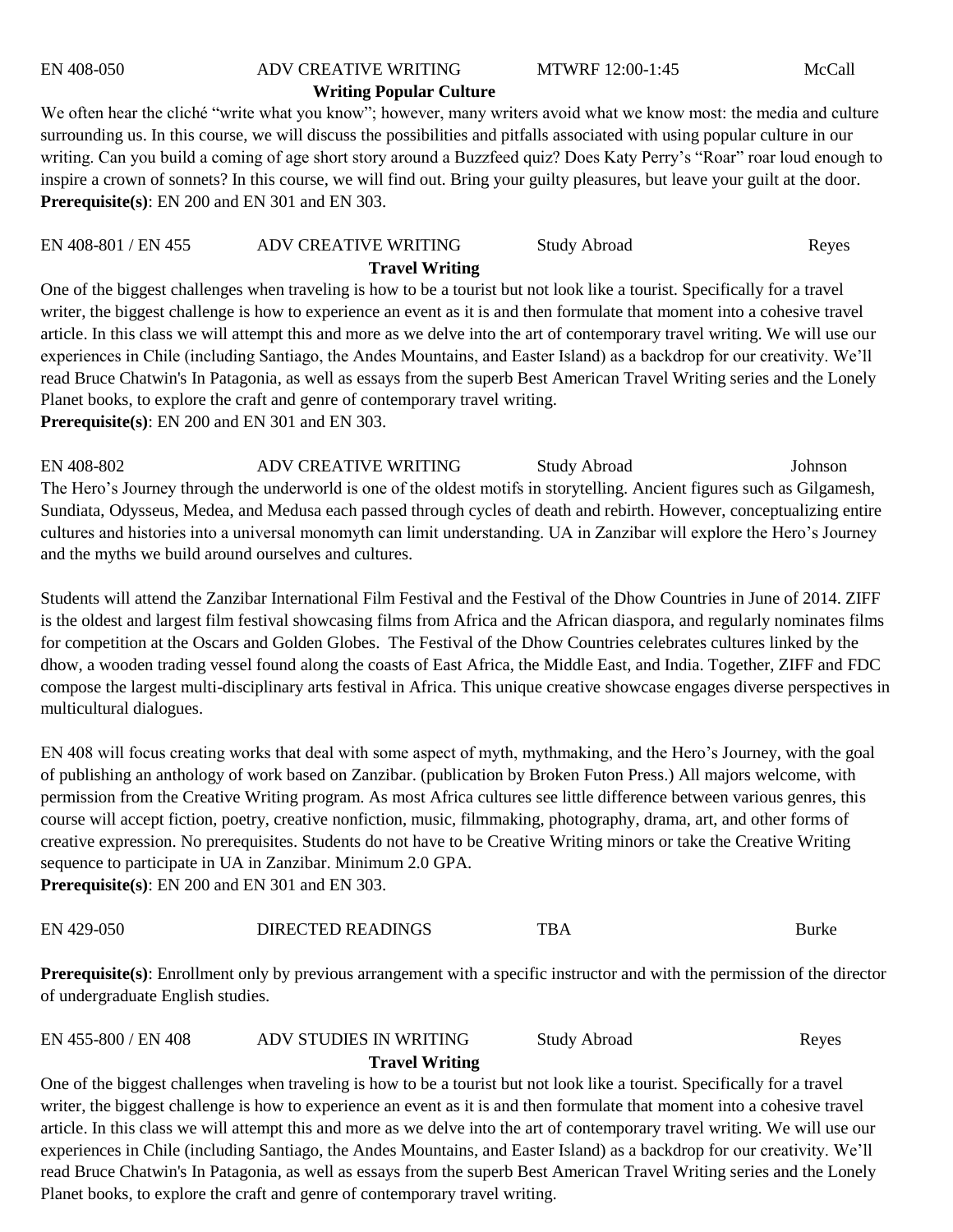# **SUMMER II**

| <b>EN 200</b>                        | <b>INTRO TO CREATIVE WRITING</b>                                                                                                                                                                                                                                                                                                                                                                     | <b>STAFF</b> |
|--------------------------------------|------------------------------------------------------------------------------------------------------------------------------------------------------------------------------------------------------------------------------------------------------------------------------------------------------------------------------------------------------------------------------------------------------|--------------|
| creative writing classes.            | Study of topics that apply across genres of creative writing and an introduction to genre-specific principles. Assigned<br>reading, writing exercises, and other forms of creative experimentation will develop confidence in analyzing, constructing<br>and discussing poems, stories and other forms of imaginative expression. This course is a required prerequisite to all other                |              |
|                                      | Prerequisites: EN 101 and 102 (or 103 or 104)                                                                                                                                                                                                                                                                                                                                                        |              |
|                                      | Please refer to the Summer Schedule for available sections and times.                                                                                                                                                                                                                                                                                                                                |              |
|                                      | NOTE: YOU MAY NOT TAKE 200 & 300-LEVEL CREATIVE WRITING COURSES AT THE SAME TIME.                                                                                                                                                                                                                                                                                                                    |              |
| <b>EN 205</b>                        | <b>ENGLISH LIT I</b>                                                                                                                                                                                                                                                                                                                                                                                 | <b>STAFF</b> |
| Shakespeare, and Milton.             | A survey of English literature from the Anglo-Saxon period to 1800, including, for example, work by Chaucer,<br>Prerequisites: EN 101 and 102 (or 103 or 104)<br>Please refer to the Summer Schedule for available sections and times.                                                                                                                                                               |              |
|                                      |                                                                                                                                                                                                                                                                                                                                                                                                      |              |
| <b>EN 206</b>                        | <b>ENGLISH LIT II</b>                                                                                                                                                                                                                                                                                                                                                                                | <b>STAFF</b> |
| Coleridge, Dickens, Eliot and Yeats. | A survey of English literature from 1800 to the present, including, for example, work by Wordsworth,<br><b>Prerequisites:</b> EN 101 and 102 (or 103 or 104)<br>Please refer to the Summer Schedule for available sections and times.                                                                                                                                                                |              |
| <b>EN 209</b>                        | <b>AMERICAN LIT I</b>                                                                                                                                                                                                                                                                                                                                                                                | <b>STAFF</b> |
| Melville, and Whitman.               | Survey of American literature from its beginnings to 1865, including, for example, work by Poe, Thoreau, Emerson,                                                                                                                                                                                                                                                                                    |              |
|                                      | Prerequisites: EN 101 and 102 (or 103 or 104)<br>Please refer to the Summer Schedule for available sections and times.                                                                                                                                                                                                                                                                               |              |
|                                      |                                                                                                                                                                                                                                                                                                                                                                                                      |              |
| <b>EN 210</b>                        | <b>AMERICAN LIT II</b>                                                                                                                                                                                                                                                                                                                                                                               | <b>STAFF</b> |
| Faulkner and Morrison.               | Survey of American literature from 1865 to the present, including, for example, work by Twain, Dickinson, Hemingway,                                                                                                                                                                                                                                                                                 |              |
|                                      | Prerequisites: EN 101 and 102 (or 103 or 104)                                                                                                                                                                                                                                                                                                                                                        |              |
|                                      | Please refer to the Summer Schedule for available sections and times.                                                                                                                                                                                                                                                                                                                                |              |
| EN 301-100                           | PROSE TOUR<br>MTWRF 12:00-1:45pm<br><b>Prose Tour: Minimalist Fiction of the 1980s</b>                                                                                                                                                                                                                                                                                                               | Bowen        |
| Prerequisite(s): EN 200.             | In this course, we'll investigate the minimalist fiction explosion of the early 1980s, studying the fiction as a<br>response to socio-economic realities of Reagan's America through readings. Texts: Raymond Carver, What<br>We Talk About When We Talk About Love; Tobias Wolff, In the Garden of the North American<br>Martyrs; Christopher Coe, I Look Divine; Frederick Barthelme, Moon Deluxe. |              |
| EN 311-800                           | <b>SPECIAL TOPICS</b><br><b>Study Abroad</b><br>Gaelic Culture & Literature                                                                                                                                                                                                                                                                                                                          | McNaughton   |

This class, taught at NUI Galway by Clodagh Downey, is offered for "UA in Ireland" students. Gaelic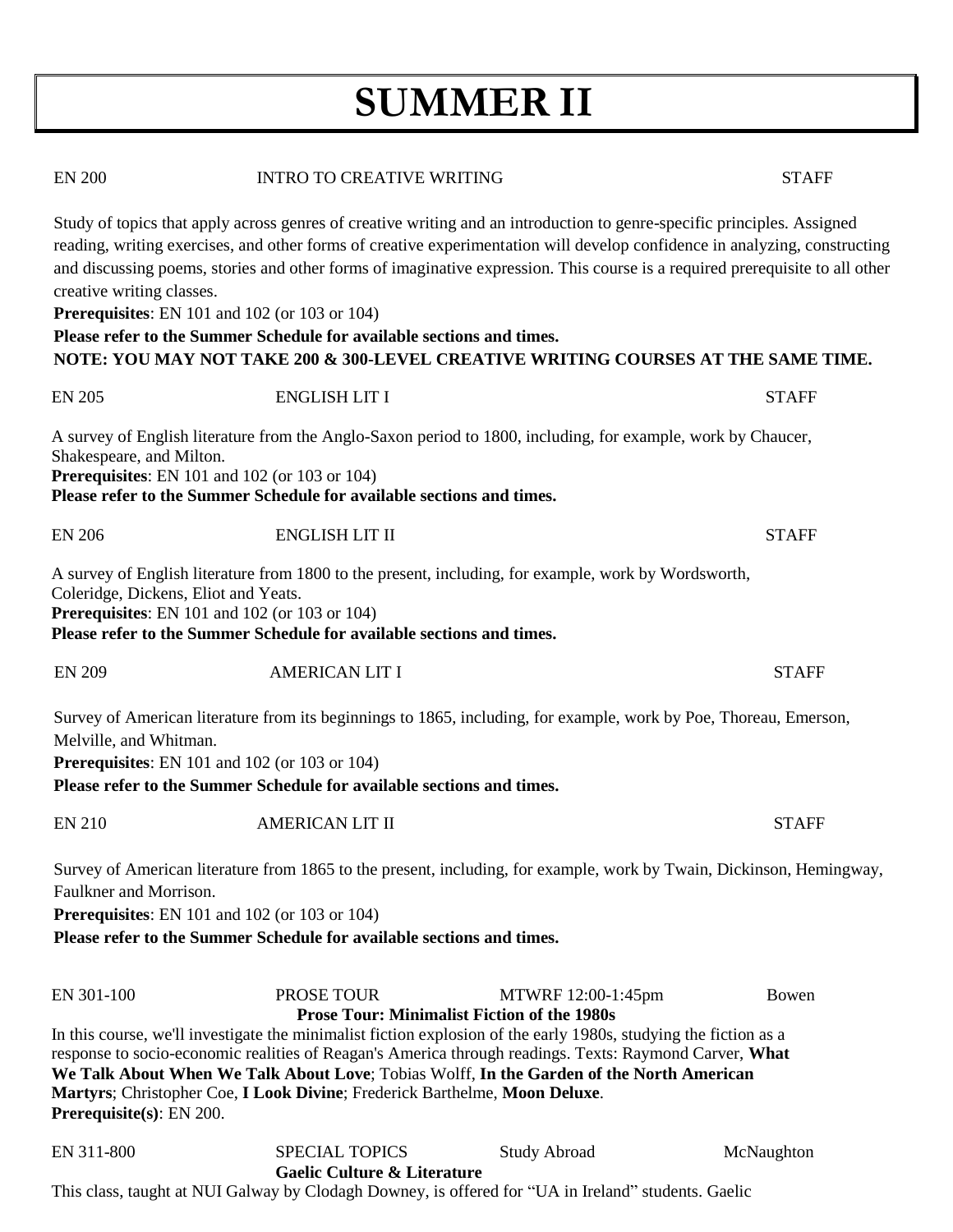Literature is the oldest vernacular literature in Western Europe. This course traces the development of writing in Irish and its cultural context from earliest times to the present day. Despite the declining fortunes of the Gaelic language, the literary renaissance in Irish, which has been ongoing since the late 19th century, continues to produce works of considerable artistic achievement in both poetry and fiction. The work of contemporary Gaelic writers shows an intimate awareness of formal and thematic developments in a broad range of world literatures. But they are also acutely aware of earlier sources in the Gaelic oral and literary traditions. It is that dynamic tension between traditional and contemporary elements which gives their writing its distinctive quality. A knowledge of the Gaelic language is not a prerequisite; classes are taught through English. *See Dr. McNaughton, Director of "UA in Ireland," for schedule.*

| EN 319-100 | <b>TECHNICAL WRITING</b> | MTWRF 10:00-11:45 | Robinson |
|------------|--------------------------|-------------------|----------|

Focuses on principles and practices of technical writing, including audience analysis, organization and planning, information design and style, usability testing, and collaborative writing. Writing proficiency within this discipline is required for a passing grade in this course.

| EN 329-100              | <b>TBA</b> |
|-------------------------|------------|
| <b>DIRECTED STUDIES</b> | Burke      |

**Prerequisite(s)**: Enrollment only by previous arrangement with a specific instructor and with the permission of the director of undergraduate English studies.

EN 333-800 SHAKESPEARE Study Abroad Selesky

Introduction to Shakespeare's plays. Various aspects of Elizabethan life and customs; philosophy and politics; history and psychology are also examined as they relate to the drama.

### EN 340-100 MAJOR AMERICAN WRITERS TO 1900 MTWRF 8:00-9:45 Beidler **American Lit to 1900**

This version of the course will focus on the post-1865 realism-naturalism-modernism period in American literature. Writers studied will include Whitman, Dickinson, Clemens, Harte, Bierce, Jewett, Chopin, Freeman, Gilman, Washington, Dubois, James, Chesnutt, Garland, London, Dreiser, and Crane. Texts will include a variety of genres, both literary and popular. To improve expository prose skills, out-of-class assignments will include two brief critical essays.

Text: Norton Anthology of American Literature, 8th Ed., Vol. C, 1865-1914; powerpoint supplements, posted for study and review.

### EN 362-800 TOPICS BRITISH LIT 1900-1945 Study Abroad McNaughton **Representing Ireland—Literature & Film**

This course is taught by Professor Sean Ryder of NUI Galway for "UA in Ireland." From Ulysses to The Quiet Man to The Butcher Boy, fiction, poetry, drama and film have been used to represent 'Ireland' and 'Irishness.' The course's aim is to analyse the varied ways this has been done in English-language media. The course is structured around themes like the representation of 'The West', the contrast between city and country, the politics of theatre, gender identity, and the meaning of nationality. Works from writers like WB Yeats, James Joyce, Augusta Gregory, JM Synge, Liam O'Flaherty, Brian Friel, Eavan Boland and Patrick McCabe are read. We also view and discuss movies directed by American and Irish film-makers. *See Dr. McNaughton, Director of "UA in Ireland," for schedule.*

| EN 408-100 | <b>ADV CREATIVE WRITING</b>                                                                                     | MTWRF 10:00-11:45 | Bowen |
|------------|-----------------------------------------------------------------------------------------------------------------|-------------------|-------|
|            | The Anti-Hero                                                                                                   |                   |       |
|            | In this mixed genre creative writing class, we'll read and discuss works that center around the anti-hero in    |                   |       |
|            | contemporary literature. Through the course readings, we'll explore the drive for such characters and see if we |                   |       |
|            | can incorporate the techniques used in these works in our poems, creative nonfiction, and short stories. Texts: |                   |       |
|            | Bright Lights, Big City - Jay McInerney; Fear and Loathing in Las Vegas - Hunter S. Thompson; Dry -             |                   |       |
|            | Augusten Burroughs; Howl - Allen Ginsberg; The Road to Happiness - Johnathon Williams                           |                   |       |
|            | <b>Prerequisite(s):</b> EN 200 and EN 301 and EN 303.                                                           |                   |       |
|            |                                                                                                                 |                   |       |

EN 408-800 ADV CREATIVE WRITING Study Abroad McNaughton, Rawlings **Creative Writing: Poetry & Fiction**

Taught by Mike McCormick, an established Irish writer and novelist, this course for "UA in Ireland" is a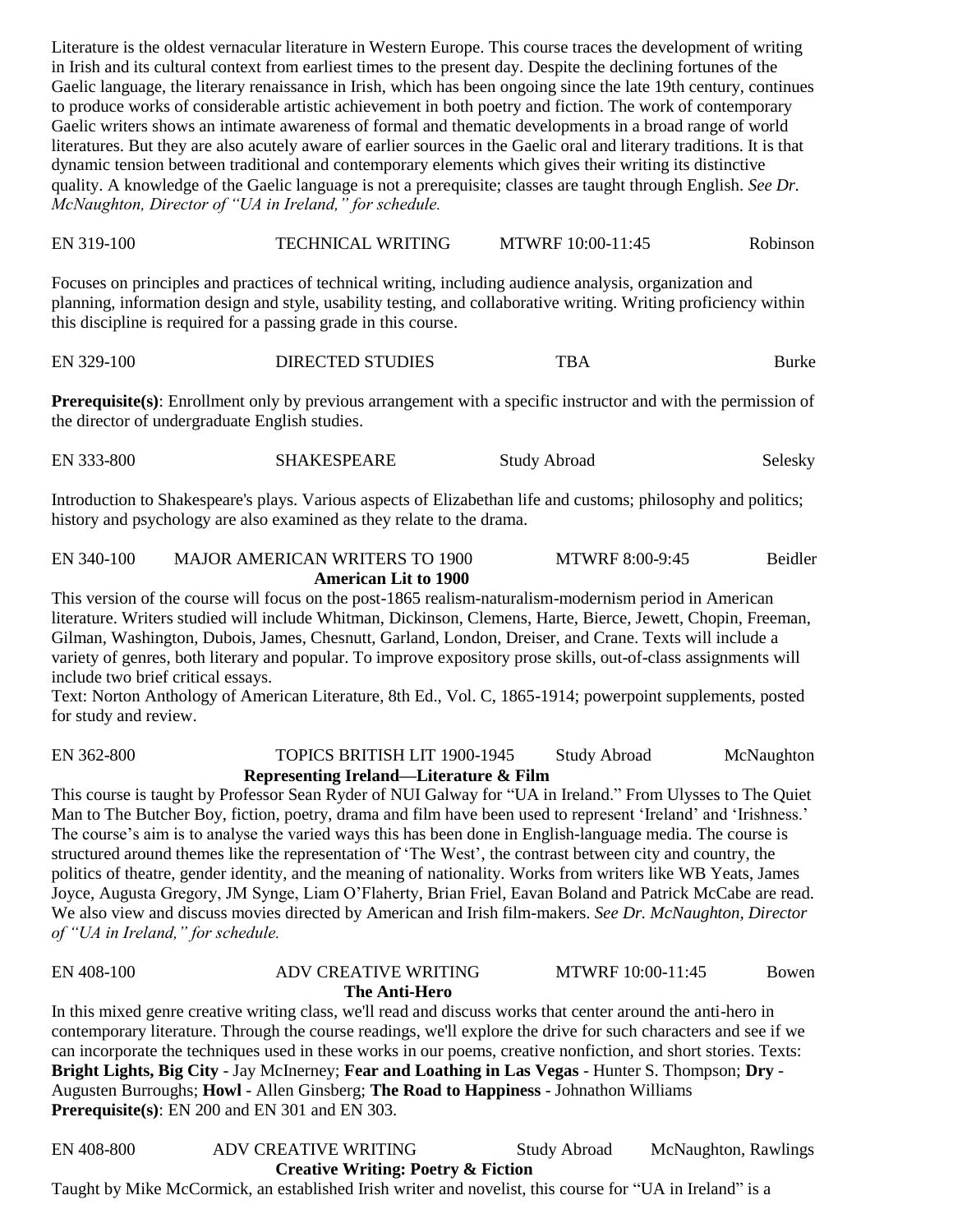workshop in the writing of prose and poetry. Students choose the genre they wish to emphasize, engaging in experimentation, writing and rewriting under the supervision of the director. The workshops involve reviewing, analyzing and editing of work in an atmosphere of constructive criticism and support. There will be individual contributions from a number of the country's leading writers. *See Dr. McNaughton, Director of "UA in Ireland," for schedule.*

**Prerequisite(s)**: EN 200 and EN 301 and EN 303.

### EN 422-100 ADV STUDIES IN AMERICAN LIT MTWRF 10:00-11:45 Beidler  **Make it New: EP, HD, and Others**

A study of 20th century American modernism, with emphasis on writers regarded at the time as important literary experimentalists and popular celebrities. Figures covered include Ezra Pound, HD (Hilda Doolittle), Robert Frost, T.S. Eliot, Willa Cather, F. Scott Fitzgerald, Zora Neale Hurston, Eugene O'Neill, Ernest Hemingway, and William Faulkner. The studies of these writers will also be foregrounded by materials on Anglo-European and American literary traditions of the era. To improve expository prose skills, out-of-class assignments will include two brief critical essays.

Texts: Norton Anthology of American Literature, 8th Edition, Volume D, 1914-45; powerpoint supplements, posted for study and review.

| EN 429-100 | <b>DIRECTED STUDIES</b> | <b>TBA</b> | Burke |
|------------|-------------------------|------------|-------|
|            |                         |            |       |

**Prerequisite(s)**: Enrollment only by previous arrangement with a specific instructor and with the permission of the director of undergraduate English studies.

| EN 433-801 | ADV. STUDIES IN BRITISH LIT  | <b>Study Abroad</b> | McNaughton |
|------------|------------------------------|---------------------|------------|
|            | <b>James Joyce's Ulysses</b> |                     |            |

In this advanced seminar, we will read James Joyce's master novel *Ulysses*, a book set in Ireland. Frequently topping lists of the twentieth century's most important books and undoubtedly one of the most influential novels ever written, *Ulysses* nevertheless is difficult, a novel that rewards careful reading and dedication. The seminar format, therefore, is the perfect way to enjoy this book: a group of committed students—all with a careful eye to aesthetic pleasure, social critique, and historical context—together will open up this astonishing book. The professor expects engaged discussion, a series of essays on Joyce's work, two exams. *See Dr. McNaughton, Director of "UA in Ireland," for schedule.*

# **FULL SUMMER**

EN 429-150 DIRECTED READINGS TBA Burke

**Prerequisite(s)**: Enrollment only by previous arrangement with a specific instructor and with the permission of the director of undergraduate English studies.

EN 430-150 ENGLISH INTERNSHIP TBA Burke

An on- or off-campus training position in which students use the skills they have gained as English majors and enhance their employment opportunities after graduation. Interns work approximately 10 hours a week, holding responsible positions with, among others, Alabama Heritage, Alabama Alumni Magazine, and the Tuscaloosa Public Defender's Office. Applications for the English Internship should be submitted to the Director of Undergraduate Studies in the Department of English.

**Prerequisites**: English major, 3.00 grade point average, and second-semester junior or senior standing in the semester in which the internship is held. EN 430 does not count towards the 400-level major electives.

### EN 430-151 ENGLISH INTERNSHIP TBA Burke

An on- or off-campus training position in which students use the skills they have gained as English majors and enhance their employment opportunities after graduation. Interns work approximately 10 hours a week, holding responsible positions with, among others, Alabama Heritage, Alabama Alumni Magazine, and the Tuscaloosa Public Defender's Office. Applications for the English Internship should be submitted to the Director of Undergraduate Studies in the Department of English.